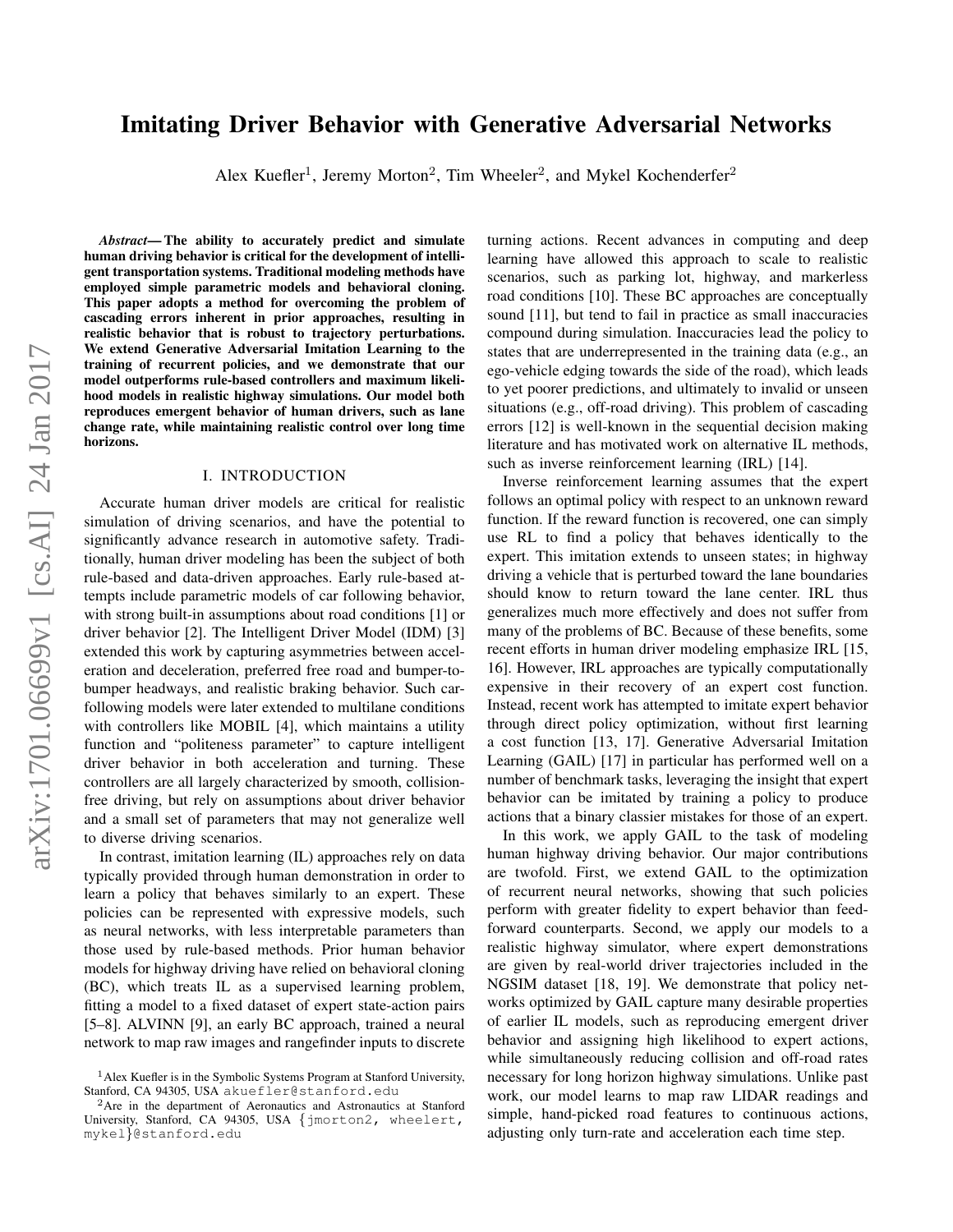#### II. PROBLEM FORMULATION

We regard highway driving as a sequential decision making task in which the driver obeys a stochastic policy  $\pi(a \mid s)$ mapping observed road conditions s to a distribution over driving actions a. Given a class of policies  $\pi_{\theta}$  parameterized by  $\theta$ , we seek to find the policy that best mimics human driving behavior. We adopt an IL approach to infer this policy from a dataset consisting of a sequence of state-action tuples  $(s_t, a_t)$ . IL can be performed using BC or reinforcement learning.

#### *A. Behavioral Cloning*

Behavioral cloning solves a regression problem in which the policy parameterization is obtained by maximizing the likelihood of the actions taken in the training data. BC works well for states adequately covered by the training data. It is forced to generalize when predicting actions for states with little or no data coverage, which can lead to poor behavior. Unfortunately, even if simulations are initialized in common states, the stochastic nature of the policies allow small errors in action predictions to compound over time, eventually leading to states that human drivers infrequently visit and are not adequately covered by the training data. Poorer predictions can cause a feedback cycle known as cascading errors [\[20\]](#page-7-1).

In a highway driving context, cascading errors can lead to off-road driving and collisions. Datasets rarely contain information about how human drivers behave in these situations, which can lead BC policies to act erratically when they encounter such states.

Behavioral cloning has been successfully used to produce driving policies for simple behaviors such as car-following on freeways, in which the state and action space can be adequately covered by the training set. When applied to learning general driving models with nuanced behavior and the potential to drive out of lane, BC only produces accurate predictions up to a few seconds [\[5,](#page-6-4) [6\]](#page-6-16).

#### *B. Reinforcement Learning*

Reinforcement learning (RL) instead assumes that drivers in the real world follow an expert policy  $\pi_E$  whose actions maximize the expected, global return

$$
R(\pi, r) = \mathbb{E}_{\pi} \left[ \sum_{t=0}^{T} \gamma^t r(s_t, a_t) \right]
$$
 (1)

weighted by a discount factor  $\gamma \in [0, 1)$ . The local reward function  $r(s_t, a_t)$  may be unknown, but fully characterizes expert behavior such that any policy optimizing  $R(\pi, r)$  will perform indistinguishably from  $\pi_E$ .

Learning with respect to  $R(\pi, r)$  has several advantages over maximum likelihood BC in the context of sequential decision making [\[21\]](#page-7-2). First,  $r(s_t, a_t)$  is defined for all stateaction pairs, allowing an agent to receive a learning signal even from unusual states. In contrast, BC only receives a learning signal for those states represented in a labeled, finite dataset. Second, unlike labels, rewards allow a learner to establish preferences between mildly undesirable behavior (e.g., hard braking) and extremely undesirable behavioral (e.g., collisions). And finally, RL maximizes the global, expected return on a trajectory, rather than local instructions for each observation. Once preferences are learned, a policy may take mildly undesirable actions now in order to avoid awful situations later. As such, reinforcement learning algorithms provide robustness against cascading errors.

#### III. POLICY REPRESENTATION

Our learned policy must be able to capture human driving behavior, which involves:

- *Non-linearity* in the desired mapping from states to actions (e.g., large corrections in steering to avoid collisions caused by small changes in the current state).
- *High-dimensionality* of the state representation, which must describe properties of the ego-vehicle, in addition to surrounding cars and road conditions.
- *Stochasticity* because humans may take different actions each time they encounter a given traffic scene.

To address the first and second points, we represent all learned policies  $\pi_{\theta}$  using neural networks. To address the third point, we interpret the network's real-valued outputs given input  $s_t$  as the mean  $\mu_t$  and logarithm of the diagonal covariance  $\log \nu_t$  of a Gaussian distribution. Actions are chosen by sampling  $a_t \sim \pi_{\theta}(a_t | s_t)$ . An example feedforward model is shown in Fig. [2.](#page-3-0) We evaluate both feedforward and recurrent network architectures.

Feedforward neural networks directly map inputs to outputs. The most common architecture, multilayer perceptrons (MLPs), consist of alternating layers of tunable weights and element-wise nonlinearities. Neural networks have gained widespread popularity due to their ability to learn robust hierarchical features from complicated inputs [\[22,](#page-7-3) [23\]](#page-7-4), and have been used in automotive behavioral modeling for action prediction in car-following contexts [\[6,](#page-6-16) [24](#page-7-5)[–27\]](#page-7-6), lateral position prediction [\[28\]](#page-7-7), and maneuver classification [\[29\]](#page-7-8).

The feedforward MLP is limited in its ability to adequately address partially observable environments. In real world driving, sensor error and occlusions may prevent the driver from seeing all relevant parts of the driving state. By maintaining sufficient statistics of past observations in memory, recurrent policies [\[30,](#page-7-9) [31\]](#page-7-10) disambiguate perceptually similar states by acting with respect to histories of, rather than individual, observations. In this work, we represent recurrent policies using Gated Recurrent Unit (GRU) networks due to their comparable performance with fewer parameters than other architectures [\[32\]](#page-7-11).

We use similar architectures for the feedforward and recurrent policies. The recurrent policies consist of five feedforward layers that decrease in size from 256 to 32 neurons, with an additional GRU layer consisting of 32 neurons. Exponential linear units (ELU) were used throughout the network, which have been shown to combat the vanishing gradient problem while supporting a zero-centered distribution of activation vectors [\[33\]](#page-7-12). The MLP policies have the same architecture, except the GRU layer is replaced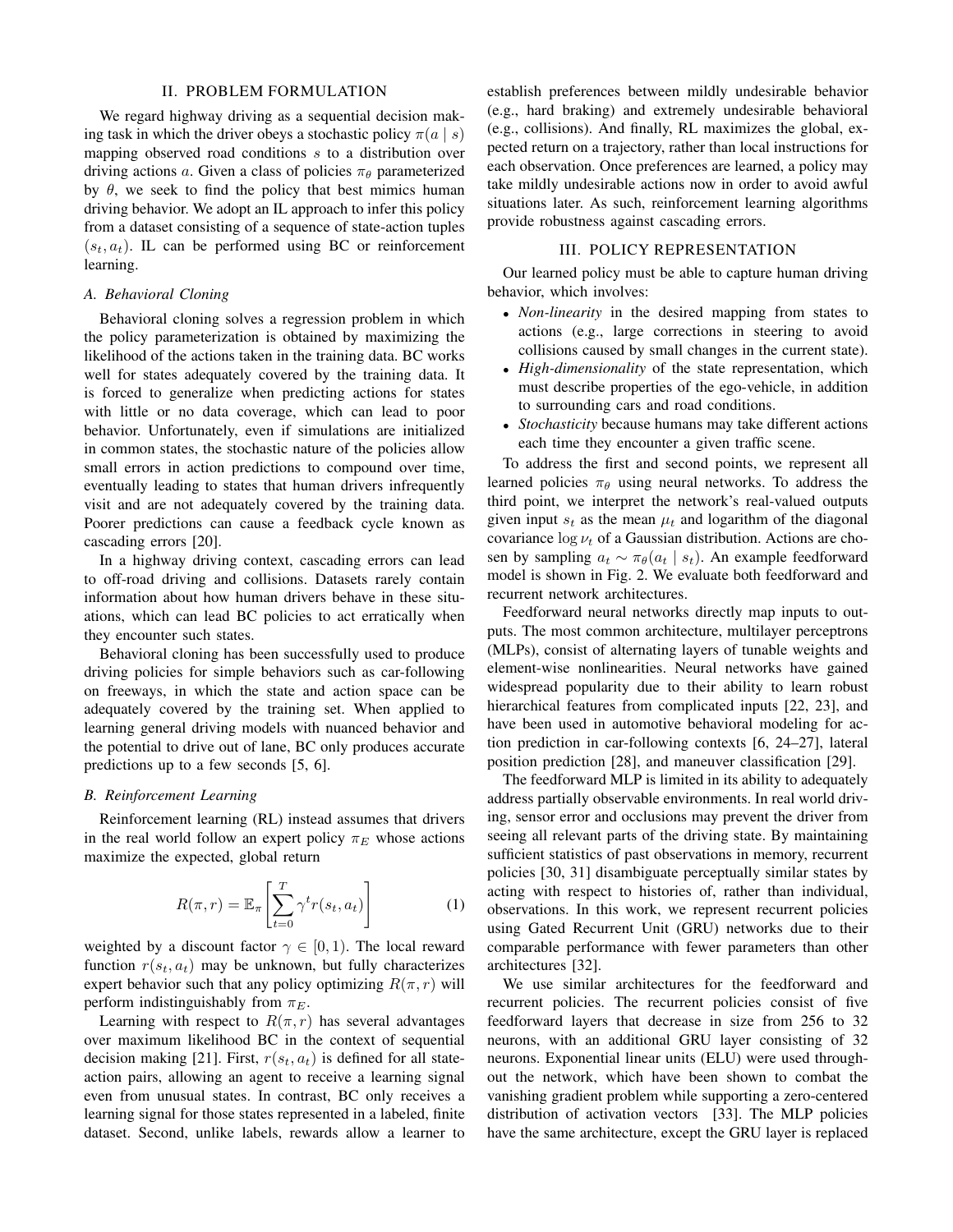with an additional feedforward layer. For each network architecture, one policy is trained through BC and one policy is trained through GAIL. In all, we trained four neural network policies: GAIL GRU, GAIL MLP, BC GRU, and BC MLP.

#### IV. POLICY OPTIMIZATION

Contrary to BC, which is trained with traditional regression techniques, reinforcement learning policies do not have training labels for individual actions. Controller performance is instead evaluated by expected return. This approach is problematic in modeling human drivers, as the reward function  $r(s_t, a_t)$  is unknown. We first discuss a method for training a policy with a known reward function and then provide a method for learning the reward function.

#### *A. Trust Region Policy Optimization*

Policy gradient algorithms are a particularly effective class of reinforcement learning techniques for optimizing differentiable policies, including neural networks. As with standard backpropagation, network parameters are optimized using gradient-based updates, but the gradient can only be approximated using simulated rollouts of the policy interacting with the environment.

This empirical gradient estimate typically exhibits a high amount of variance. In practice, this variance can cause parameter updates that do not improve or even reduce performance. In this work, we use Trust Region Policy Optimization (TRPO) to learn our human driving policies [\[34\]](#page-7-13). TRPO updates policy parameters through a constrained optimization procedure that enforces that a policy cannot change too much in a single update, and hence limits the damage that can be caused by noisy gradient estimates.

Although the true reward function that governs the behavior of any particular human driver is unknown, domain knowledge can be used to craft a surrogate reward function such that a policy maximizing this quantity will realize a similar stochastic state-action mapping as  $\pi_E$ . Drivers avoid collisions and going off road, while also favoring smooth driving and minimizing lane-offset. If such features can be combined into a reward function that closely approximates the true reward function for human driving  $r(s_t, a_t)$ , then modeling driver behavior reduces to RL. However, handcrafting an accurate reward function is often difficult, which motivates the use of Generative Adversarial Imitation Learning.

### *B. Generative Adversarial Imitation Learning*

Although  $r(s_t, a_t)$  is unknown, a surrogate reward  $\tilde{r}(s_t, a_t)$  may be learned directly from data, without making use of domain knowledge. GAIL [\[17\]](#page-6-14) trains a policy to perform expert-like behavior by rewarding it for "deceiving" a classifier trained to discriminate between policy and expert state-action pairs. Consider a set of simulated state-action pairs  $\mathcal{X}_{\theta} = \{(s_1, a_1), (s_2, a_2), ..., (s_T, a_T)\}\$  sampled from  $\pi_{\theta}$  and a set of expert pairs  $\mathcal{X}_E$  sampled from  $\pi_E$ . For a

neural network  $D_{\psi}$  parameterized by  $\psi$ , the GAIL objective is given by:

<span id="page-2-0"></span>
$$
\max_{\psi} \min_{\theta} V(\theta, \psi) = \mathop{\mathbb{E}}_{(s,a) \sim \mathcal{X}_E} [\log D_{\psi}(s, a)] +
$$
  

$$
\mathop{\mathbb{E}}_{(s,a) \sim \mathcal{X}_{\theta}} [\log(1 - D_{\psi}(s, a))].
$$
 (2)

When fitting  $\psi$ , Equation [\(2\)](#page-2-0) can simply be interpreted as a sigmoid cross entropy objective, maximized by minibatch gradient ascent. Positive examples are sampled from  $\mathcal{X}_E$  and negative examples are sampled from rollouts generated by interactions of  $\pi_{\theta}$  with the simulation environment. However,  $V(\theta, \psi)$  is non-differentiable with respect to  $\theta$ , requiring optimization via RL.

In order to fit  $\pi_{\theta}$ , a surrogate reward function can be formulated from Eq. [\(2\)](#page-2-0) as:

$$
\tilde{r}(s_t, a_t; \psi) = -\log(1 - D_{\psi}(s_t, a_t)),\tag{3}
$$

which approaches infinity as tuples  $(s_t, a_t)$  drawn from  $\mathcal{X}_{\theta}$ become indistinguishable from elements of  $\mathcal{X}_E$  based on the predictions of  $D_{\psi}$ . After performing rollouts with a given set of policy parameters  $\theta$ , surrogate rewards  $\tilde{r}(s_t, a_t; \psi)$  are calculated and TRPO is used to perform a policy update. Although  $\tilde{r}(s_t, a_t; \psi)$  may be quite different from the true reward function optimized by experts, it can be used to drive  $\pi_{\theta}$  into regions of the state-action space similar to those explored by  $\pi_E$ .

#### V. DATASET

We use the public Next-Generation Simulation (NGSIM) datasets for US Highway 101 [\[19\]](#page-7-0) and Interstate 80 [\[18\]](#page-6-15). NGSIM provides 45 minutes of driving at 10 Hz for each roadway. The US Highway 101 dataset covers an area in Los Angeles approximately 640 m in length with five mainline lanes and a sixth auxiliary lane for highway entrance and exit. The Interstate 80 dataset covers an area in the San Francisco Bay Area approximately 500 m in length with six mainline lanes, including a high-occupancy vehicle lane and an onramp.

Traffic density in both datasets transitions from uncongested to full congestion and exhibits a high degree of vehicle interaction as vehicles merge on and off the highway and must navigate in congested flow. The diversity of driving conditions and the forced interaction of traffic participants makes these sources particularly useful for behavioral studies. The trajectories were smoothed using an extended Kalman filter [\[35\]](#page-7-14) on a bicycle model and projected to lanes using centerlines extracted from the NGSIM CAD files. Cars, trucks, buses, and motorcycles are in the dataset, but only car trajectories were used for model training.

#### VI. EXPERIMENTS

In this work, we use GAIL and BC to learn policies for two-dimensional highway driving. The performance of these policies is subsequently evaluated relative to baseline models.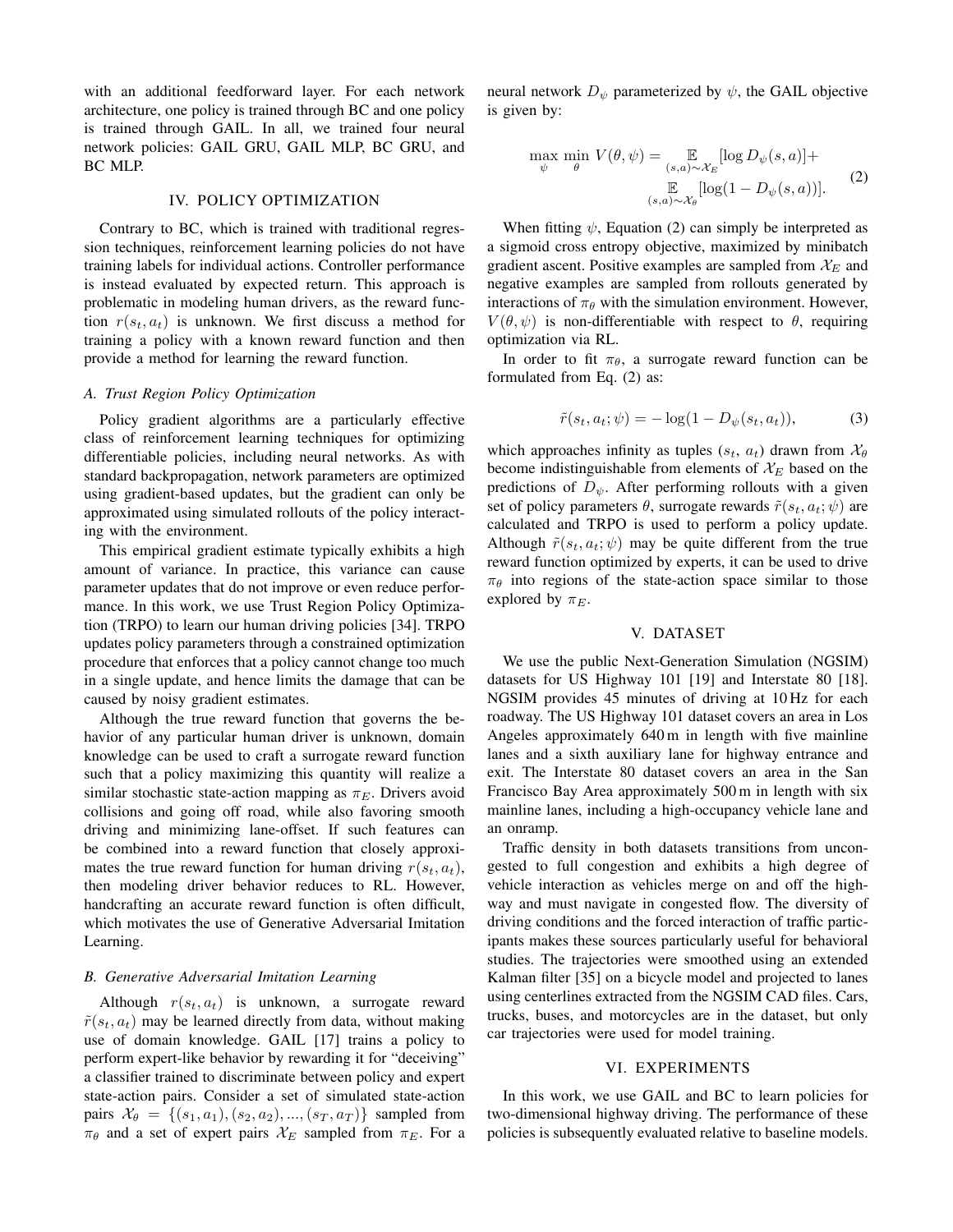<span id="page-3-0"></span>

Fig. 1: GAIL diagram. Circles represent values, rectangles represent operations, and dotted arrows represent recurrence relations. Whereas policy  $\pi_{\theta}$  states  $s_t$  and actions  $a_t$  are evaluated by discriminator  $D_{\psi}$ during both training of  $\pi_{\theta}$  and  $D_{\psi}$ , expert pairs (boxed) are sampled only while training  $D_{\psi}$ .

#### *A. Environment*

All experiments were conducted with the rllab reinforcement learning framework [\[36\]](#page-7-15). The simulation environment is a driving simulation on the NGSIM 80 and 101 road networks. Simulations are initialized to match frames from the NGSIM data, and the ego vehicle is randomly chosen from among the traffic participants in the frame. Simulations are run for 100 steps at 10 Hz and are ended prematurely if the ego vehicle is involved in a collision, drives off road, or drives in reverse.

The ego vehicle is driven according to a bicycle model with acceleration and turn-rate sampled from the policy network. All other traffic participants are replayed directly from the NGSIM data, but are augmented with emergency braking in the event of an imminent rear-end collision with the ego vehicle. Specifically, if the acceleration predicted by the Intelligent Driver Model (IDM) [\[3\]](#page-6-2) is less than an activation threshold of  $-2 \text{ m/s}^2$ , the vehicle then accelerates according to the IDM while tracking the closest lane centerline. The IDM is parameterized with a desired speed equal to the vehicle's speed at transition, a minimum spacing of 1 m, a desired time headway of 0.5 s, a nominal acceleration of  $3 \text{ m/s}^2$ , and a comfortable braking deceleration of  $2.5 \text{ m/s}^2$ .

#### *B. Features*

All experiments use the same set of features. These features can be decomposed into three sets. The first set, the *core features*, are eight scalar values that provide basic information about the vehicle's odometry, dimensions, and the lane-relative ego state. These are listed in Table [I.](#page-3-1)

The core features alone are insufficient to describe the local context. Information about neighboring vehicles and the local road structure must be incorporated as well. Several approaches exist for encoding such information in handselected features relevant to the driving task [\[37\]](#page-7-16). Rather than



Fig. 2: Architecture for the feedforward multilayer perceptron driving policy. The network output  $\mu$  and covariance parameters  $\nu$  are used to construct a Gaussian distribution over driver actions.

<span id="page-3-1"></span>TABLE I: Core features used by the neural networks.

| Feature               | Units      | Description                           |
|-----------------------|------------|---------------------------------------|
| Speed                 | $m s^{-1}$ | longitudinal speed                    |
| Vehicle Length        | m          | bounding box length                   |
| Vehicle Width         | m          | bounding box width                    |
| Lane Offset           | m          | lateral centerline offset             |
| Lane-Relative Heading | rad        | heading angle in the Frenet frame     |
| Lane Curvature        | $m^{-1}$   | curvature of closest centerline point |
| Marker Dist. (L)      | m          | lat. dist. to left lane marking       |
| Marker Dist. (R)      | m          | lat. dist. to right lane marking      |
|                       |            |                                       |

restrict the model to a subset of vehicle relationships, we introduce a more general and flexible feature representation.

In addition to the core features, a set of LIDAR-like beams emanating from the vehicle are used to gather information about its surroundings. These beams measure both the distance and range rate of the first vehicle struck by them, up to a maximum range. Our work used a maximum range of 100 m, with 20 range and range rate beams, each spaced uniformly in complete 360° coverage around the ego vehicle's center, as shown in Fig. [3.](#page-4-0)

Finally, a set of three indicator features are used to identify when the ego vehicle encounters undesirable states. These features take on a value of one whenever the ego vehicle is involved in a collision, drives off road, or travels in reverse, and are zero otherwise. All features were concatenated into a single 51-element vector and fed into each model.

The previous action taken by the ego vehicle is not included in the set of features provided to the policies. We found that policies can develop an over-reliance on previous actions at the expense of relying on the other features con-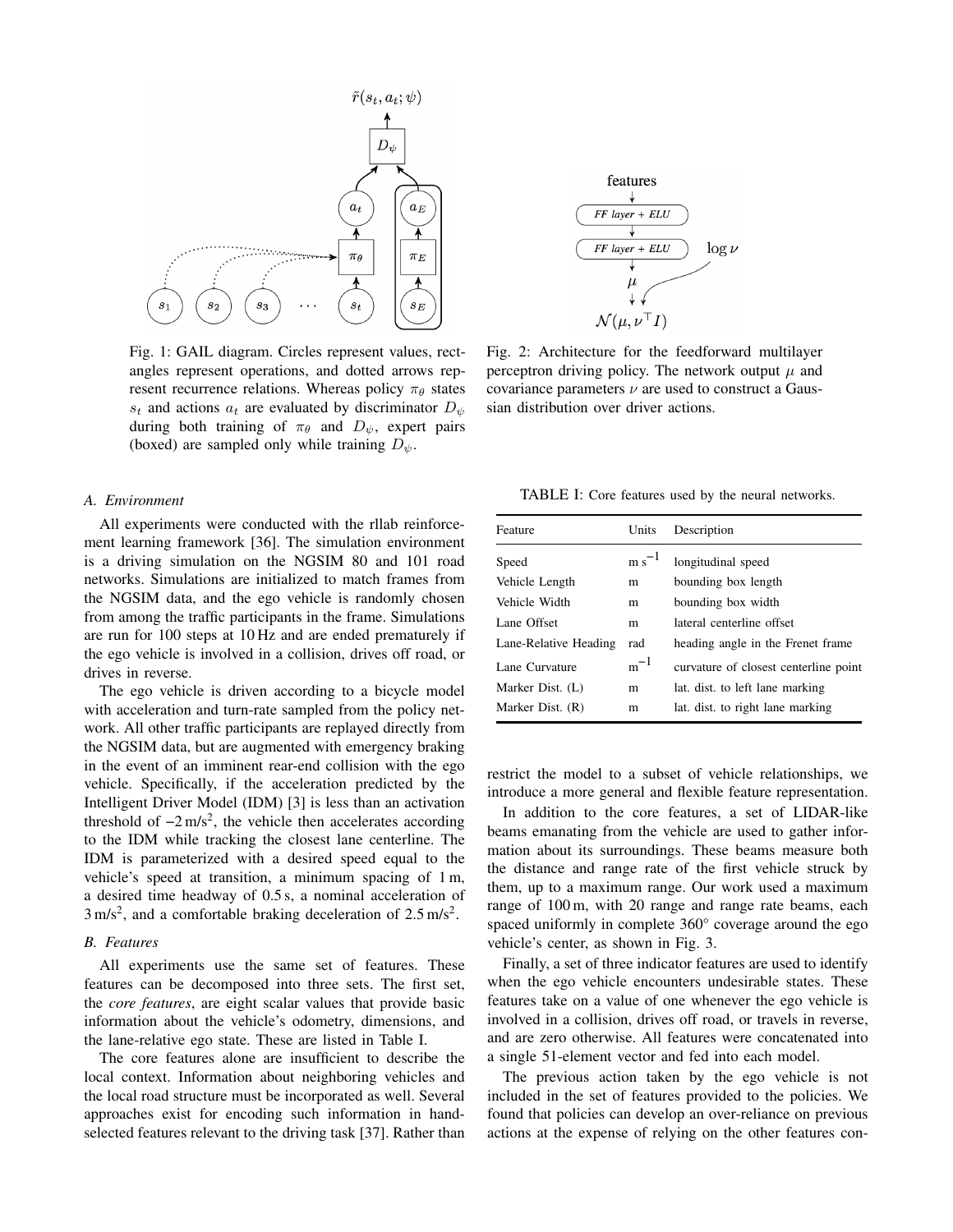<span id="page-4-0"></span>

Fig. 3: LIDAR-like beams used for measuring range and range rate.

tained in their input. To counteract this problem, we studied the effect of replacing the previous actions with random noise early in the training process. However, it was found that even with these mitigations the inclusion of previous actions had a detrimental effect on policy performance.

#### *C. Baseline Models*

The first baseline that we used to compare against our deep policies is a static Gaussian (SG) model, which is an unchanging Gaussian distribution  $\pi(a \mid s) = \mathcal{N}(a \mid \mu, \Sigma)$  fit using maximum likelihood.

The second baseline model is a BC approach using mixture regression (MR) [\[6\]](#page-6-16). The model has been used for modelpredictive control and has been shown to work well in simulation and in real-world drive tests. Our MR model is a Gaussian mixture over the joint space of the actions and features, trained using expectation maximization [\[38\]](#page-7-17). The stochastic policy is formed from the weighted combination of the Gaussian components conditioned on the features. Greedy feature selection is used during training to select a subset of predictors up to a maximum feature count threshold while minimizing the Bayesian information criterion [\[39\]](#page-7-18).

The final baseline model uses a rule-based controller to govern the lateral and longitudinal motion of the ego vehicle. The longitudinal motion is controlled by the Intelligent Driver Model with the same parameters as the emergency braking controller used in the simulation environment. For the lateral motion, MOBIL [\[4\]](#page-6-3) is used to select the desired lane, with a proportional controller used to track the lane centerline. A small amount of noise is added to both the lateral and longitudinal accelerations to make the controller nondeterministic.

### *D. Validation*

To evaluate the relative performance of each model, a systematic validation procedure was performed. For each model, 1,000 ten-second scenes were simulated 20 times each in an environment identical to the one used to train the GAIL policies. As these rollouts were performed, several metrics were extracted to quantify the ability of each model to simulate human driver behavior.

*1) Root-Weighted Square Error:* The root-weighted square error (RWSE) captures the deviation of a model's probability mass from real-world trajectories [\[40\]](#page-7-19). For predicted variable  $v$  over  $m$  trajectories, we estimate the RWSE

by sampling  $n = 20$  simulated traces per recorded trajectory:

$$
RWSE_H = \sqrt{\frac{1}{mn} \sum_{i=1}^{m} \sum_{j=1}^{n} \left( v_H^{(i)} - \hat{v}_H^{(i,j)} \right)^2}, \quad (4)
$$

where  $v_H^{(i)}$  is the true value in the *i*th trajectory at time horizon H and  $\hat{v}_H^{(i,j)}$  is the simulated variable under sample  $j$  for the *i*th trajectory at time horizon  $H$ . We extract the RWSE in predictions of global position, centerline offset, and speed over time horizons up to 5 s.

*2) Kullback-Leibler Divergence:* Driver models should produce distributions over emergent quantities that match those observed in real-world data. For each model, empirical distributions were computed over speed, acceleration, turnrate, jerk, and inverse time-to-collision (iTTC) over simulated trajectories. The closeness between the simulated and real-world distributions was quantified using the Kullback-Leibler (KL) divergence. Piecewise uniform distributions with 100 evenly spaced bins were used.

*3) Emergent Behavior:* We also extracted a set of emergent metrics that indicate model imitation performance in relation to the NGSIM dataset. These additional metrics are the lane change rate, the offroad duration, the collision rate, and the hard brake rate.

The lane change rate is the average number of times a vehicle makes a lane change within a 10-second trajectory. Offroad duration is the average number of time steps per trajectory that a vehicle spends more than 1 m outside the closest outer road marker. The collision rate is the fraction of trajectories where the ego vehicle intersects with another traffic participant. The hard brake rate captures the frequency at which a model chooses to brake harder than  $-3 \text{ m/s}^2$ .

The environment in which validation occurs is not entirely realistic, as the non-ego vehicles have pre-recorded trajectories and do not always properly respond to deviations of the ego vehicle from its original trajectory, leading to an artificially high number of collisions. Hence, we also extract the hard brake rate to help quantify how often dangerous driving situations occur.

#### VII. RESULTS

Validation results for root-weighted square error are given in Fig. [4.](#page-5-0) The root-weighted square error results show that the feedforward BC model has the best short-horizon performance, but then begins to accumulate error for longer time horizons. GAIL produces more stable trajectories and it short term predictions perform well. One can clearly see the controller adhere to the lane-centerline, so its lane offset error is close to a constant 0.5, which demonstrates that human drivers do not always closely track the nearest lanecenterline.

KL divergence scores are given in Fig. [5.](#page-5-1) The KL divergence results show very good tracking for SG in everything but jerk. SG cannot overfit, and always takes the average action. Its performance in other metrics is poor. GAIL GRU performs well on the iTTC, speed, and acceleration metrics. It does poorly with respect to turn-rate and jerk.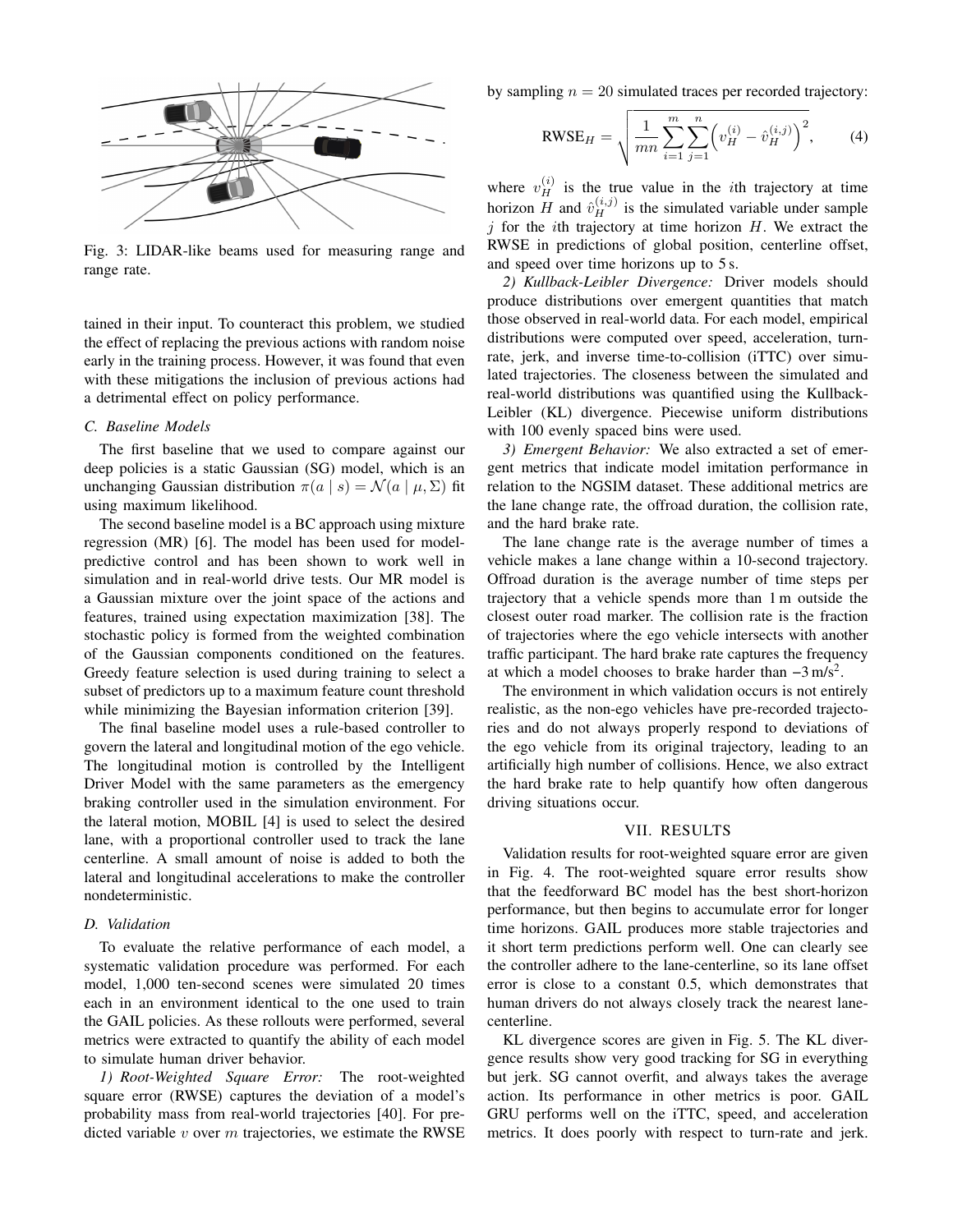<span id="page-5-1"></span>

Fig. 5: The KL divergence for various emergent metrics pulled from 10 s trajectories.

<span id="page-5-2"></span>

Fig. 6: Emergent values for each model.

<span id="page-5-0"></span>

Fig. 4: The root weighted square error for each candidate model vs. prediction horizon. Deep policies outperform the other methods.

This poor performance is likely due to the fact that, on average, the GAIL GRU policy takes similar actions to humans, but oscillates between actions more than humans. For instance, rather than outputting a turn-rate of zero on straight road stretches, it will alternate between outputting small positive and negative turn-rates. In comparison with the GAIL policies, the BC policies are worse with iTTC. The GRU version has the largest KL divergence in acceleration,

mostly due to its accelerations being generally small in magnitude, but does reasonably well with turn-rate and jerk.

Validation results for emergent variables are given in Fig. [6.](#page-5-2) The emergent values show that GAIL policies outperform the BC policies. The GAIL GRU policy has the closest match to the data everywhere except for hard brakes (it rarely takes extreme actions). Mixture regression largely performs better than SG and is on par with the BC policies, but is still susceptible to cascading errors. Offroad duration is perhaps the most striking statistic; only GAIL (and of course IDM + MOBIL) are able to stay on the road for extended stretches. SG never brakes hard because it only drives straight, and it has a high collision rate as a consequence. It is interesting that the collision rate for  $IDM + MOBIL$  is roughly the same as the collision rate for GAIL GRU, despite the fact that IDM + MOBIL should not collide. The inability of other vehicles within the simulation environment to fully react to the egovehicle may explain this phenomenon.

The results demonstrate that GAIL-based models capture many desirable properties of both rule-based and machine learning methods, while avoiding common pitfalls. With the exception of the hand-coded controller, GAIL policies achieve the lowest collision and off-road driving rates, considerably outperforming baseline and similarly structured BC models. However, GAIL also achieves a lane change rate closer to real human driving than any other method against which it is compared.

Furthermore, extending GAIL to recurrent policies leads to improved performance. This result is an interesting contrast with the BC policies, where the addition of recurrence largely does not lead to better results. Thus, we find that recurrence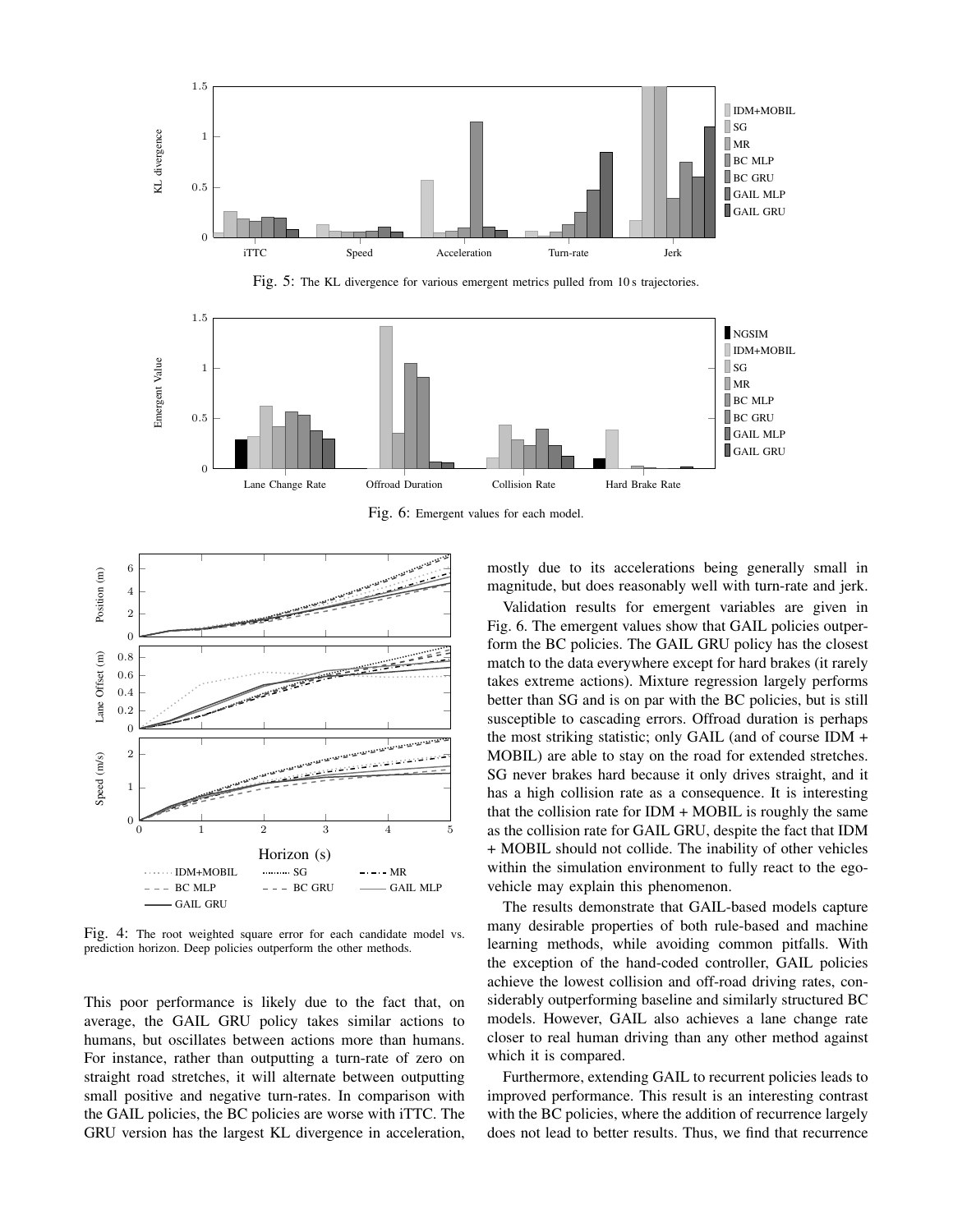by itself is insufficient for addressing the detrimental effects that cascading errors can have on BC policies.

## VIII. CONCLUSIONS

This paper demonstrates the effectiveness of deep imitation learning as a means of training driver models that perform realistically over long time horizons, while simultaneously capturing microscopic, human-like behavior. Our contributions have been to (1) extend Generative Adversarial Imitation Learning to the optimization of recurrent policies, and to (2) apply this technique to the creation of a new, intelligent model of highway driving that outperforms the state of the art on several metrics. Although behavioral cloning still outperforms Generative Adversarial Imitation Learning on short (∼2 s) horizons, its greedy behavior prevents it from achieving realistic driving over an extended period. The use of *policy optimization* by Generative Adversarial Imitation Learning enables us to overcome this problem of cascading errors to produce long-term, stable trajectories. Furthermore, the use of *policy representation* by deep, recurrent neural networks enables us to learn directly from general sensor inputs (i.e., LIDAR distance and range rate) that can capture arbitrary traffic states and simulate partial observability.

We have argued that reinforcement learning schemes incorporating surrogate reward functions overcome problems arising from supervised learning in highway driver modeling. As such, future work may wish to explore ways of combining other reward signals with our own. Whereas Generative Adversarial Imitation Learning captures human-like behavior present in the dataset, simulators may also wish to enforce certain behaviors (e.g., explicitly modeling driver style) by combining the learned, surrogate reward with a reward function crafted from hand-picked features. An engineered reward function could also be used to penalize the oscillations in acceleration and turn-rate produced by the GAIL GRU. Finally, we offer our model of human driving behavior as an important element for simulating realistic highway conditions. Future work will apply our model to decision making and safety validation. The code associated with this paper can be found at https://github.com/sisl/gail-driver.

#### ACKNOWLEDGMENT

This material is based upon work supported by the Ford Motor Company, Robert Bosch LLC, and the National Science Foundation Graduate Research Fellowship Program under Grant No. DGE-114747.

#### **REFERENCES**

- <span id="page-6-0"></span>[1] P. A. Seddon, "A program for simulating the dispersion of platoons of road traffic", *Simulation*, vol. 18, no. 3, pp. 81–90, 1972.
- <span id="page-6-1"></span>[2] P. G. Gipps, "A behavioural car-following model for computer simulation", *Transportation Research Part B: Methodological*, vol. 15, no. 2, pp. 105–111, 1981.
- <span id="page-6-2"></span>[3] M. Treiber, A. Hennecke, and D. Helbing, "Congested traffic states in empirical observations and microscopic simulations", *Physical Review E*, vol. 62, no. 2, p. 1805, 2000.
- <span id="page-6-3"></span>[4] A. Kesting, M. Treiber, and D. Helbing, "General lane-changing model mobil for car-following models", *Journal of the Transportation Research Board*, 2007.
- <span id="page-6-4"></span>[5] T. A. Wheeler, P. Robbel, and M. Kochenderfer, "Analysis of microscopic behavior models for probabilistic modeling of driver behavior", in *IEEE International Conference on Intelligent Transportation Systems (ITSC)*, 2016.
- <span id="page-6-16"></span>[6] S. Lefèvre, C. Sun, R. Bajcsy, and C. Laugier, "Comparison of parametric and non-parametric approaches for vehicle speed prediction", *American Control Conference (ACC)*, pp. 3494–3499, 2014.
- [7] T. Gindele, S. Brechtel, and R. Dillmann, "Learning context sensitive behavior models from observations for predicting traffic situations", in *IEEE International Conference on Intelligent Transportation Systems (ITSC)*, 2013.
- <span id="page-6-5"></span>[8] G. Agamennoni, J. Nieto, and E. Nebot, "Estimation of multivehicle dynamics by considering contextual information", *IEEE Transactions on Robotics*, vol. 28, no. 4, pp. 855–870, 2012.
- <span id="page-6-6"></span>[9] D. A. Pomerleau, "ALVINN: an autonomous land vehicle in a neural network", DTIC Document, Tech. Rep. AIP-77, 1989.
- <span id="page-6-7"></span>[10] M. Bojarski, D. Del Testa, D. Dworakowski, B. Firner, B. Flepp, P. Goyal, L. Jackel, M. Monfort, U. Muller, J. Zhang, X. Zhang, and J. Zhao, "End to end learning for self-driving cars", *IEEE Computer Society Conference on Computer Vision and Pattern Recognition (CVPR)*, 2016.
- <span id="page-6-8"></span>[11] U. Syed and R. E. Schapire, "A game-theoretic approach to apprenticeship learning", in *Advances in Neural Information Processing Systems (NIPS)*, 2007.
- <span id="page-6-9"></span>[12] S. Ross and J. Bagnell, "Efficient reductions for imitation learning", in *International Conference on Artificial Intelligence and Statistics*, 2010.
- <span id="page-6-13"></span>[13] J. Ho, J. K. Gupta, and S. Ermon, "Model-free imitation learning with policy optimization", *arXiv preprint arXiv:1605.08478*, 2016.
- <span id="page-6-10"></span>[14] P. Abbeel and A. Y. Ng, "Apprenticeship learning via inverse reinforcement learning", in *International Conference on Machine Learning (ICML)*, 2004.
- <span id="page-6-11"></span>[15] D. S. González, J. Dibangoye, and C. Laugier, "Highspeed highway scene prediction based on driver models learned from demonstrations", in *IEEE International Conference on Intelligent Transportation Systems (ITSC)*, 2016.
- <span id="page-6-12"></span>[16] D. Sadigh, S. Sastry, S. A. Seshia, and A. D. Dragan, "Planning for autonomous cars that leverages effects on human actions", in *Robotics: Science and Systems*, 2016.
- <span id="page-6-14"></span>[17] J. Ho and S. Ermon, "Generative adversarial imitation learning", *arXiv preprint arXiv:1606.03476*, 2016.
- <span id="page-6-15"></span>[18] J. Colyar and J. Halkias, "US highway 80 dataset", Federal Highway Administration (FHWA), Tech. Rep. FHWA-HRT-06-137, 2006.